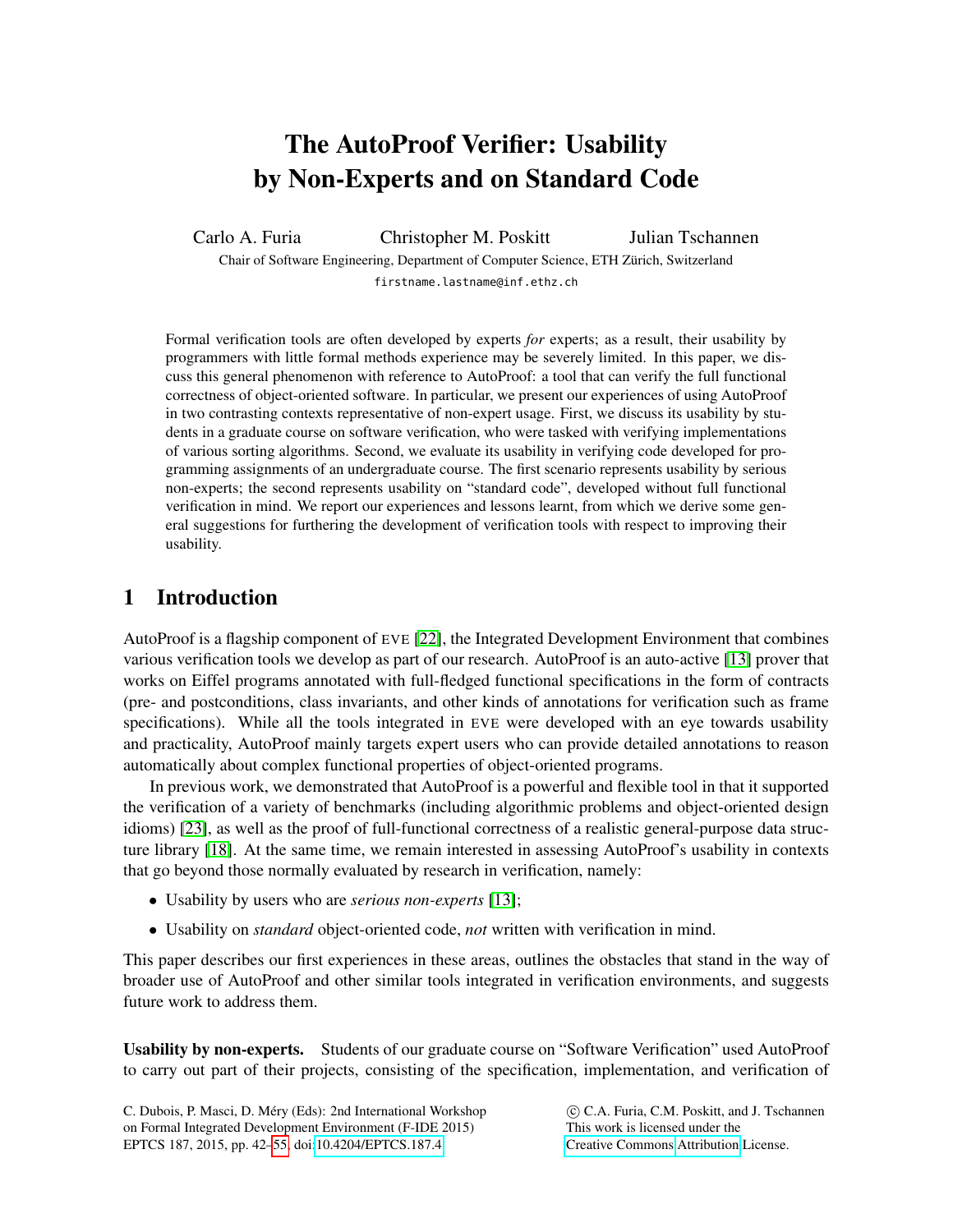sorting algorithms. The students can be considered serious users: they devoted a significant amount of time to learning and using AutoProof for the project, and received proper training in deductive verification during the course. At the same time, they remain *non-experts*: they had little previous experience with auto-active verification, and were generally unaware of the research challenges and state of the art in the area. [Section 3](#page-2-0) reports their experience, highlighting the major issues they faced, and the lessons we learnt about making AutoProof – and auto-active tools in general – friendlier for non-expert users.

Usability on standard code. When a verification tool such as AutoProof is used by experts – often the same persons who developed the tool in the first place –, it is normally applied to code written and annotated with full functional verification in mind. The experts know the idioms that are more amenable to verification – requiring fewer annotations or leading to better performance – thanks to their familiarity with the tool's inner workings. In contrast, even specifying code that has been produced independently of verification may turn out to be a substantial challenge. [Section 4](#page-6-0) discusses our experience with applying AutoProof to the verification of a number of programming assignments of our "Introduction to Programming" undergraduate course. In this case, we (the experts) apply verification to *standard* code written prior to the verification attempt and independent of it, and go as far as possible without changing the implementation. We report the major hurdles encountered, and the lessons learnt about how to attain more flexibility in applying auto-active verifiers to standard code.

## <span id="page-1-0"></span>2 An overview of AutoProof

AutoProof is a verifier of the functional correctness of programs written in the Eiffel programming language. AutoProof follows the so-called *auto-active* approach [\[13\]](#page-12-1) to verification: users interact indirectly by providing annotations in the input source code; then, each invocation of AutoProof proceeds autonomously without user interaction until it provides feedback upon terminating.

The *annotations* used by AutoProof serve different, complementary purposes. Pre- (**require**) and postconditions (**ensure**) define the functional specification to be verified. Class invariants supplement the specification by defining general consistency properties of objects, as well as by supporting methodologyspecific annotations useful for reasoning about relations between objects. Other kinds of annotations – such as loop (in)variants and intermediate assertions – are lower level in that they provide information that is, strictly speaking, redundant but essential to guide verification to success. For example, a loop invariant characterizes the semantics of a loop in a way that is amenable to reasoning about the effects of the loop within its context.

Following a standard approach in deductive verification, AutoProof uses the information in the source code and its annotations to encode *verification conditions*: logic formulae whose validity entails the correctness of the input against its specification. Like other auto-active verifiers (such as Spec# [\[1\]](#page-11-0), Dafny [\[12\]](#page-12-3), and VCC [\[3\]](#page-11-1)), AutoProof does not generate verification conditions directly, but encodes the semantics of Eiffel and its annotations into a Boogie program [\[11\]](#page-12-4), which the Boogie verifier can process to generate the actual verification conditions and to submit them to the theorem prover Z3 to check for validity. AutoProof picks up Boogie's output and translates it back to refer to the input Eiffel code. Failed verification attempts, in particular, point to specific annotations that could not be verified by Boogie.

Providing informative feedback is a critical aspect in supporting usable auto-active verification. AutoProof deals with very expressive – hence, undecidable – logics. Therefore, when verification "fails" it may mean one of two things: either there is an error (that is, an inconsistency between the implementation and the specification); or the program is correct but the prover needs additional guidance (in the form of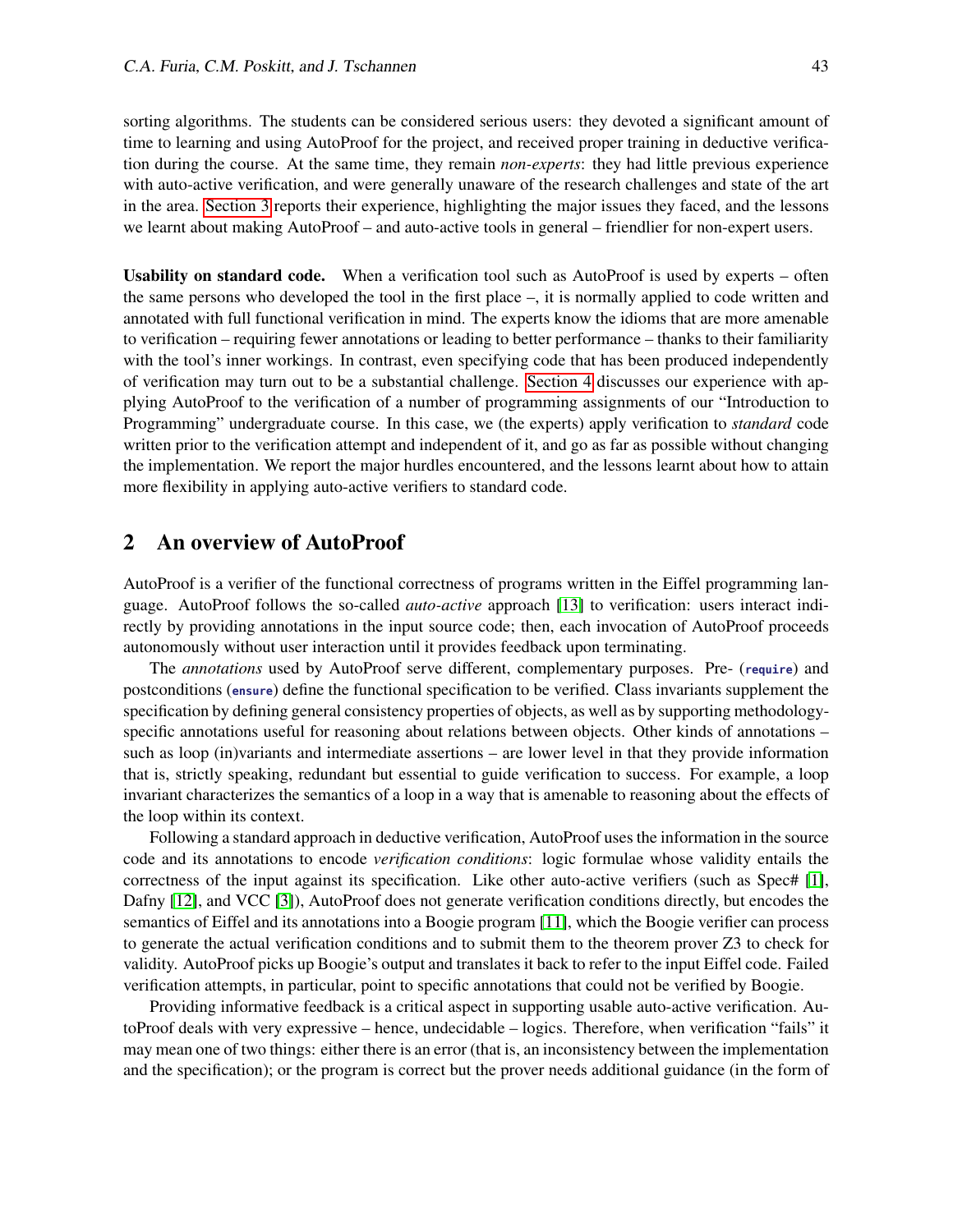more detailed annotations) to complete a proof. It may be hard for users to figure out which is the case, and where the error is or the additional annotations are needed.

AutoProof's verification techniques are geared towards object-oriented features; in particular, AutoProof supports *semantic collaboration* [\[19\]](#page-12-5), a verification methodology that combines with *ownership* [\[14\]](#page-12-6) to reason about complex object structures such as those that are idiomatic in object-oriented design. Besides object-orientated features, AutoProof also fully supports algorithmic reasoning by means of *model-based contracts* [\[17\]](#page-12-7). This is a style of specification whereby annotations refer to mathematical *models* such as sequences, sets, and bags; this supports abstraction in terms of a small number of entities that are purely applicative, and hence easy to express and reason upon in the underlying prover's logic.

AutoProof provides two main user interfaces. It is fully integrated in EVE– the Eiffel Verification Environment – which provides a full-fledged IDE that integrates various development and verification tools. A lightweight web-based interface is also available through ComCom<sup>[1](#page-2-1)</sup>, where users can submit verification problems online. The web interface is limited to verification of single classes, and does not offer much in the way of editing features such as auto-completion or even saving partial work; nonetheless, the possibility of running AutoProof in a web browser without having to install any software is quite convenient for non-advanced users.

Related work discusses AutoProof's techniques in more detail [\[23\]](#page-13-1), and presents the results of applying it to verification challenges involving algorithms [\[21\]](#page-12-8) and realistic object-oriented software [\[18\]](#page-12-2).

#### <span id="page-2-0"></span>3 Teaching verification with AutoProof

We evaluated the usability of AutoProof for non-expert users through the take-home project of our graduate-level software verification course, which required students to verify the functional correctness of various sorting algorithms. After a brief overview of the course and project, we describe the students' results, their most common difficulties, and general lessons learnt from their experiences.

#### 3.1 Description of the course and project

Course overview and demographics. Our "Software Verification" graduate course<sup>[2](#page-2-2)</sup> at ETH Zürich has run annually for several years. The curriculum attempts to embrace and convey the diversity of verification approaches: topics span program logics, abstract interpretation, model checking, and testing. The course comprises a lecture and exercise programme that weaves fundamental subjects (e.g., Hoare logic, automata-based model checking) with more advanced research (e.g., separation logic for objectorientation, model checking real-time systems), and challenges the students to assess the trade-offs and connections between the different techniques.

In addition to developing a strong basis in theory – assessed through a written exam (worth 70% of the final grade) – the course advocates *practice*, predominantly through a take-home project (worth 30%) that challenges students to fully verify various sorting algorithms using state-of-the-art verification tools. The project is intended to push students beyond isolated, simple exercises, and give them a chance to experience the process of verification all the way through to the end – "warts and all".

Software Verification is offered within the software engineering theme of our Master's program, but it is also open to undergraduate and PhD students. It is typically taken by 10–20 students with about 75% of them Master's, 20% Bachelor's, and 5% PhD's.

<span id="page-2-1"></span><sup>1</sup><http://cloudstudio.ethz.ch/comcom/#AutoProof>

<span id="page-2-2"></span><sup>&</sup>lt;sup>2</sup>Webpage of the latest iteration: [http://se.inf.ethz.ch/courses/2014b\\_fall/sv/](http://se.inf.ethz.ch/courses/2014b_fall/sv/)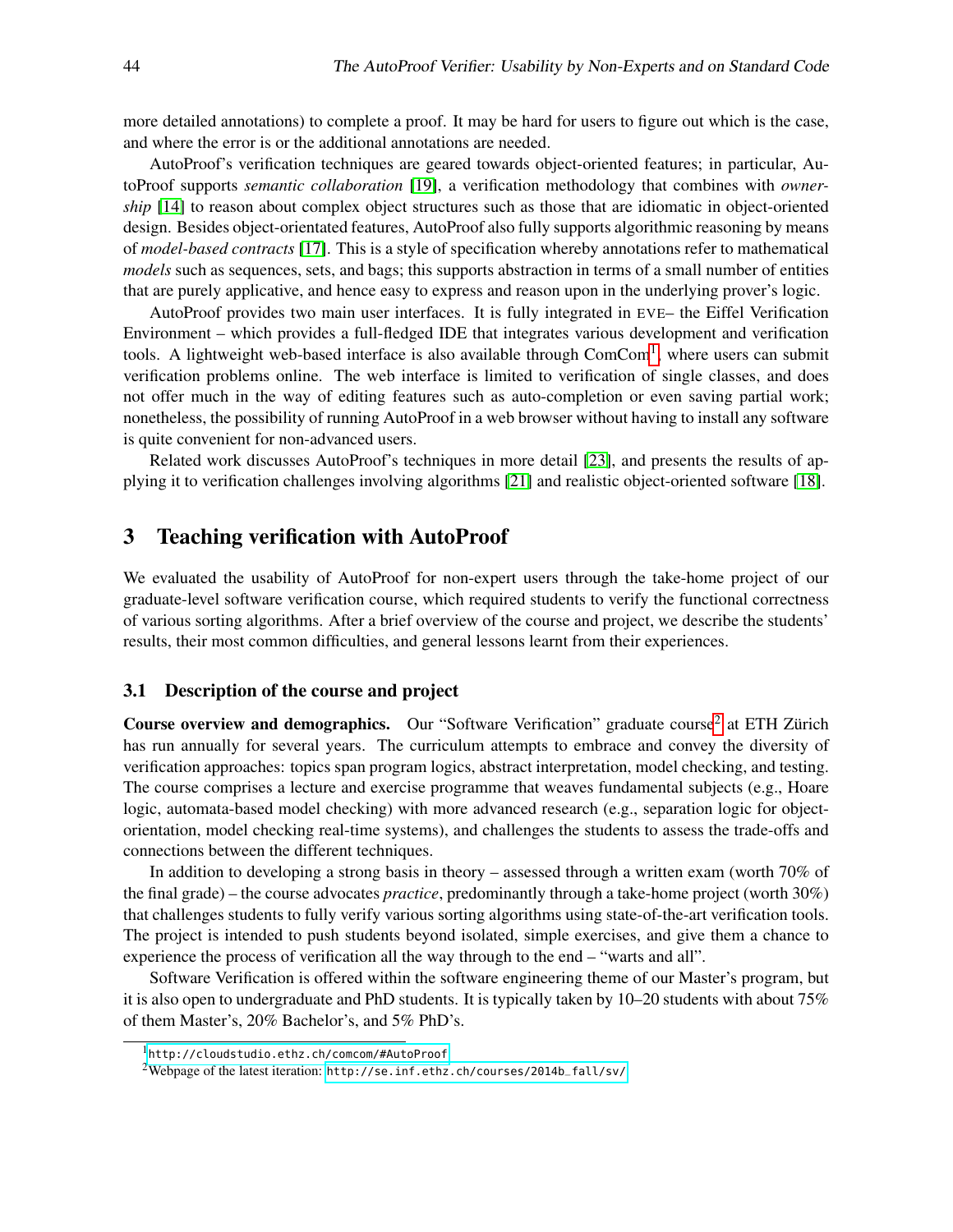Project description. In the 2013–14 iterations of the course, the project required students to implement a basic list data structure and sorting algorithms that operate upon it, and to specify and verify their functionality as completely as possible. We asked for this to be done twice: first, in AutoProof, which allows for verification to take place at the level of code; and second, in Boogie, which allows for more fine-grained control over the low-level details of the proof machinery. Students were permitted to work in teams of up to three people, and were required to submit, along with their annotated code, a report comparing the verification task in the two tools and highlighting the trade-offs from working at the two different levels of abstraction.

To get the students started, and to ensure comparable, fairly-graded projects, we provided them with a skeleton Eiffel class containing the signatures of routines that they needed to implement, specify, and verify. While the routine bodies for sorting were left completely blank, some of the simpler routines were given with partial specifications or implementations, so as to help the students become familiar with Eiffel syntax more quickly. Furthermore, we provided the necessary annotations relating to AutoProof's methodology for ownership and semantic collaboration, allowing the students to focus their verification efforts on the algorithms themselves and not the object structures (which were anyway here simple – just one main class).

The sort routine for them to implement required the combination of bucket sort with another sorting algorithm (merge sort in 2013; quick sort in 2014). The routine called the former algorithm on large bounded inputs (if the list contained a certain number of elements with a certain range of values), and the latter algorithm otherwise (small list length, large values, or both). Furthermore, bucket sort could recursively call the other sorting algorithm (merge sort or quick sort) on the sublists in its buckets. By combining various algorithms, the project served to highlight the modular approach to verification present in tools like AutoProof and Boogie. Verification of the combined algorithm thus boiled down to verifying the correctness of the two sorting algorithms: in particular, that they returned lists that were sorted permutations of their input.

```
sort
 do
   if count ≥Max_count // 2 and has_small_elements (array) then
     array := bucket\_sort (array)else
     array := quick\_sort (array)end
 ensure
   is_sorted (array)
   is_permutation (array.sequence, old array.sequence)
 end
```
Routines were specified with model-based contracts that abstracted the list to a mathematical sequence (SEQUENCE) of integers. The query is\_permutation exemplifies the expressive style of reasoning that such contracts permit: two sequences (abstractions of lists) are evaluated to be permutations of each other if, after converting them to bags (multisets), they are object-equal (that is value-equal, denoted by  $\sim$ ). (The annotations **functional** and **ghost** indicate to AutoProof that is\_permutation is a declarative function used only in specifications.)

```
is_permutation (a, b: SEQUENCE [INTEGER]): BOOLEAN
 note
   status: functional, ghost
 do
   Result := a.to_bag ∼ b.to_bag
  end
```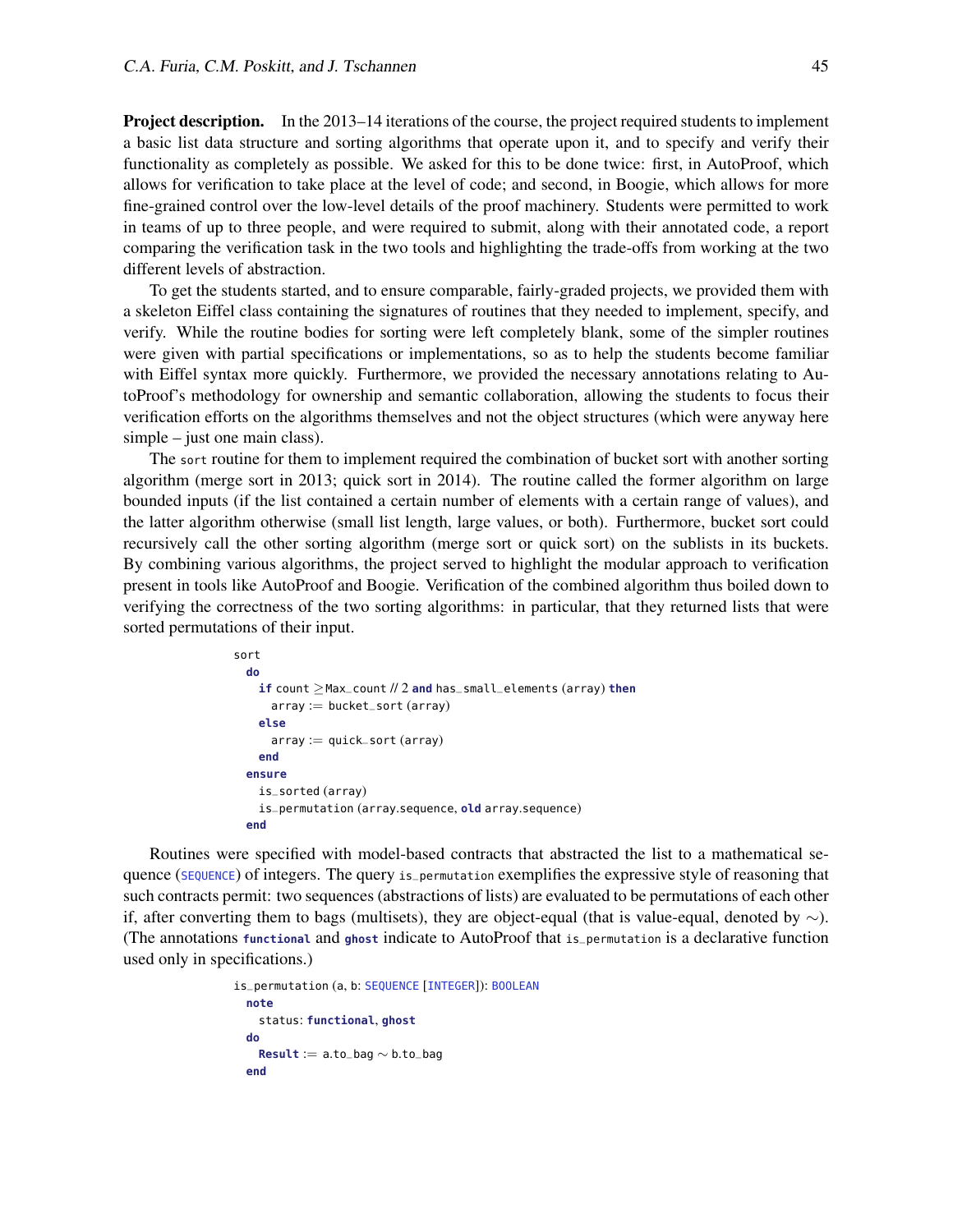| <b>ROUTINE</b>       | IMPLEMENTED SPECIFIED FULL PROOF is_sorted ONLY |  |  |
|----------------------|-------------------------------------------------|--|--|
| add, extend, remove, |                                                 |  |  |
| quick_sort           |                                                 |  |  |
| bucket_sort          |                                                 |  |  |

<span id="page-4-2"></span>Table 1: Project tasks that student groups were able to complete (out of a total of nine groups).

Since the project required only a single class, students were free to choose between using the lightweight web-based interface to AutoProof in ComCom, or using it through the EVE IDE. Similarly for Boogie, students could work within the *rise4fun* web interface<sup>[3](#page-4-0)</sup> or download the verifier itself from CodePlex.

Tool training. Students were given the project description four weeks into the course. Prior to this, the lectures introduced them to the fundamentals of Hoare-style reasoning, as well as to the basics of auto-active verification in AutoProof and Boogie. We accompanied the tool lectures with hands-on exercises, which started simplistically (verifying 2–3 lines of code), before gradually building up to more challenging examples adapted from international verification competitions. Beyond this material and the course assistant's support, students also had access to an AutoProof tutorial, manual, and code repository,<sup>[4](#page-4-1)</sup> as well as to extensive Boogie documentation [\[11\]](#page-12-4).

#### 3.2 Verification results and difficulties

Verification results. We provide some impressions and results from the AutoProof task of the 2014 course project. (We do not compare with the 2013 project, since the version of AutoProof used then lacked support for framing and model-based contracts, both of which full functional verification requires.)

Table [1](#page-4-2) displays the results of the project for the nine groups that submitted. Every group was able to implement, specify, and verify the basic API for list data structures (as we had hoped – these were intended as a warm-up exercise). The core challenge – verifying the two sorting algorithms – led to more variety. Every group was able to implement the sorting routines, with only a few overcomplicating the task. Most groups were able to fully specify the routines, but three groups suffered from inconsistent specifications which led to vacuous verification (we discuss the problem more generally later in this section); two groups had isolated and fixable cases of it, but in the third group they were extensive and impossible to salvage. Six (resp. five) groups were successfully able to verify that quick sort (resp. bucket sort) returned a sorted permutation of the input. We include in these numbers three groups who relied on, but could not prove, the correctness of an "obviously" true lemma (of the kind that we exemplify in the following paragraph). Unsurprisingly, the greatest challenge appeared to be in verifying that the output was a permutation of the input; every group (other than the ones suffering from inconsistent specifications) could prove the weaker property that the output was *some* sorted list.

Common difficulties. The most common difficulty came from AutoProof's expressive model-based contracts. On the one hand, students quickly grasped the abstractions model-based contracts provide,

<span id="page-4-0"></span><sup>3</sup><http://rise4fun.com/Boogie/>

<span id="page-4-1"></span><sup>4</sup><http://se.inf.ethz.ch/research/autoproof/>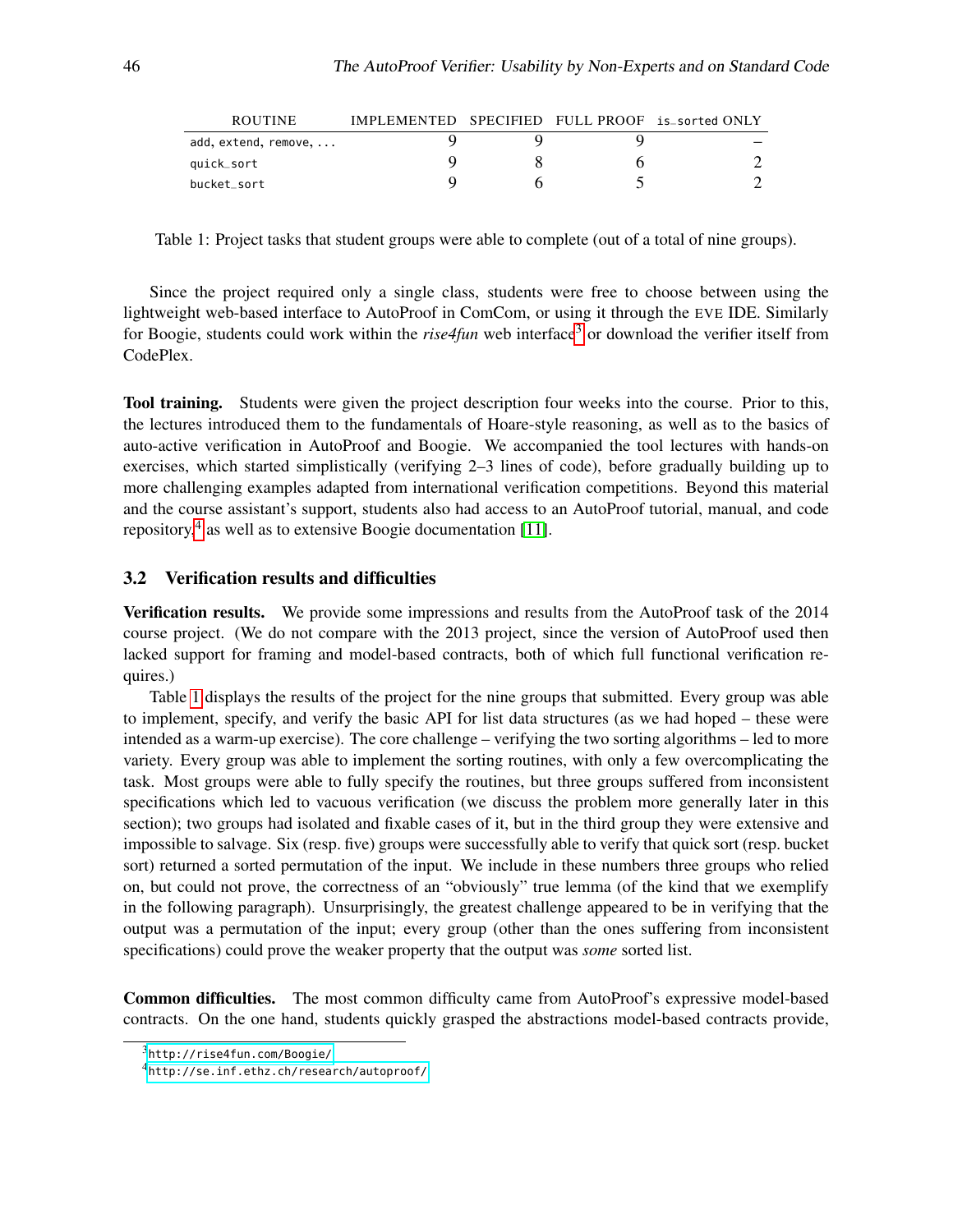and were generally able to *specify* full functional correctness (predicates is\_sorted and is\_permutation). On the other hand, many students struggled to *verify* these specifications – especially for permutations – because the success of verification required, to some extent, knowledge of how the model-based contracts were encoded in Boogie, and such details were opaque to all but the most inquisitive of our non-expert users. Failing proofs (of correct code) were often fixable through the addition of lemmas or intermediate assertions; but these were occasionally non-obvious, non-trivial, and far removed from the original verification task and the level of abstraction of the source code. One group, for example, realised that AutoProof was getting stuck on a proof because it could not automatically deduce an obvious relationship between bags (multisets) and subsequences:[5](#page-5-0)

```
lemma_extend_bag (b: BAG [INTEGER]; s: SEQUENCE [INTEGER]; i: INTEGER)
require
   in_range: 1≤ i and i≤ s.count
   same_until_i: b = s.interval (1, i - 1).to_bagdo
 ensure
   extended_same: b.extended (s[i]) = s.interval(1, i).to_bagend
```
For AutoProof to prove the lemma, it was enough to add an extra assertion concerning intervals only:

**check** s.interval  $(1, i - 1)$ . extended  $(s[i]) = s$ . interval  $(1, i)$  **end** 

which was obtained, essentially, through trial and error. This process of guesswork appeared to be prevalent across groups in their attempts to prove the permutation property, and was a main source of frustration. It resulted, for several submissions, in a bloated annotation overhead, as students added whatever checks and contracts related to the models that they could think of, in the hope that they would lead to AutoProof instantiating the missing Boogie axioms it needed to verify the code.

A less common (but arguably more serious) difficulty came from the fact that AutoProof will happily verify programs with inconsistent specifications; in particular, routines with preconditions that reduce to **False**. There are no pre-states satisfying such preconditions, meaning, vacuously, that every valid execution (there aren't any) establishes the postcondition. There are currently no facilities built in Auto-Proof to check if specifications or assertions contain a contradiction of this kind.

The students who introduced contradictions typically did so using the advanced annotations for ownership- and collaboration-based reasoning. We had tried to prevent this by including all such annotations in the skeleton Eiffel class provided with the project description. Some groups, however, modified these contracts without truly understanding their semantics, leading to routines that vacuously verified. For example, one group added array.is\_wrapped as a precondition to the sort routine; roughly, this means that sort operates on an array object that is not "owned" by any other object and is in a consistent state. However, sort's enclosing class includes clause owns =[array] as part of its invariant; this means that each instance of the class "owns" the array object it includes as attribute. These two specification elements contradict each other: array.is\_wrapped requires, in particular, that array is not owned by any object.

This general problem can be addressed on two levels: the tool can be improved to find inconsistent specifications automatically, and the students can be better educated to understand the shortcomings of AutoProof. Steps have been taken towards addressing the latter by adding a section about the problem to the AutoProof tutorial. Supplying unit tests that exercise valid inputs can also help students understand the scope and flaws of their specifications; we plan to do this in future iterations of the course. Adding support to AutoProof for finding inconsistencies belongs to future work, which could rely on and extend Boogie's "smoke test" feature.

<span id="page-5-0"></span><sup>&</sup>lt;sup>5</sup>The expression s.interval  $(x, y)$  denotes s's subsequence from index x to index y.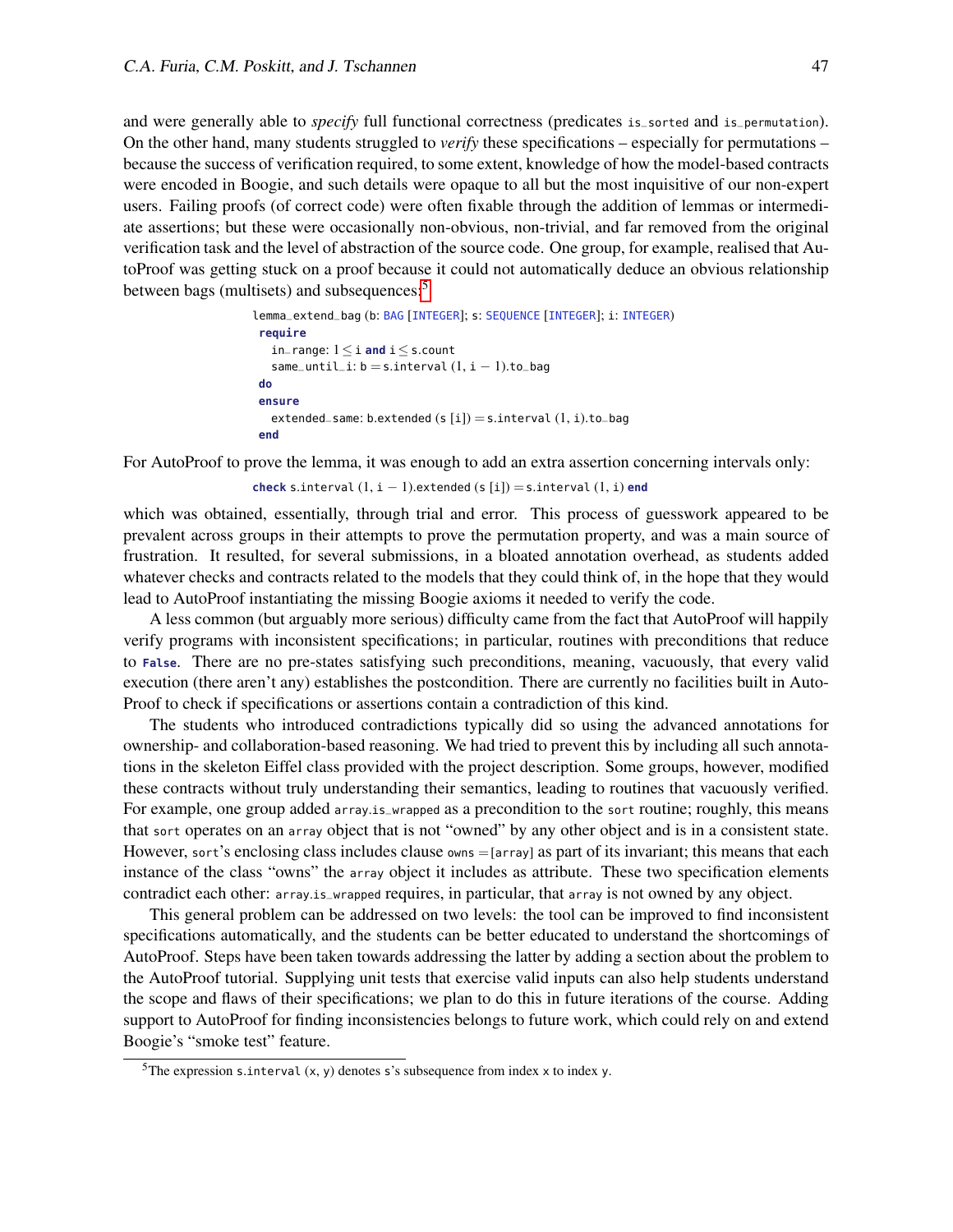User interface. As we discussed in [Section 2,](#page-1-0) AutoProof offers two main user interfaces: EVE (a full-fledged IDE) and ComCom (a web-based lightweight interface). Nearly all students preferred using the ComCom interface to carry out their projects. The students generally appreciated the simplicity of ComCom's interface and the fact that they could use AutoProof through it on every computer without installing any software, and believed that such ease of use was overall more valuable than having additional tools provided by a full-fledged IDE. This trade-off was clearly influenced by two features of the project work: the fact that the project was set up so as to involve developing all functionality in one single class (ComCom does not support multi-class projects); and the fact that we provided fairly complete online API documentation for the library classes needed for the project. For more complex endeavors the support of an IDE could be invaluable; but for focused, algorithmic-verification projects such as the one we used, ease of use trumps having a rich toolset.

## <span id="page-6-0"></span>4 Verifying standard client code with AutoProof

The success of deductive verification – in particular, of the auto-active fashion AutoProof conforms to (see [Section 2\)](#page-1-0) – often hinges on programs being written, specified, and annotated in a way that is amenable to automated reasoning. Deductive verification hardly scales to poorly modularised programs, and certain language and design features may require more cumbersome annotations than other, semantically equivalent, features. This is why showcase verification efforts (e.g., [\[25,](#page-13-2) [24,](#page-13-3) [4,](#page-12-9) [2,](#page-11-2) [15,](#page-12-10) [7,](#page-12-11) [18\]](#page-12-2)) normally target software that has been developed with verification in mind from the beginning, or at least has been significantly adapted to suit verification.

To evaluate how AutoProof behaves when these standard assumptions are not met, we tried to verify a number of programs that were not written with verification in mind. This effort is indicative of Auto-Proof's usability on *standard* code. This section presents the programs we considered and how much we could verify with only limited changes to the source code before hitting the limitations of AutoProof.

#### 4.1 Description of the example programs

We consider four programs that we used in our "Introduction to Programming" course. The programs are three applications (simulating board games of increasingly richer logic and features) and one library (modelling a transportation system). The applications are programming assignments for students of the course; we verified the master solutions developed by instructors in the past, which have the advantage of offering code of sufficiently good quality, but still not developed for verification. The library is used – but not written – by the same students in other assignments; it was also developed by instructors of the course and improved over the years.

- Board game 1 (G1): A number of players advance on a board made up of a fixed number of squares by rolling two dice; the first player that reaches the end of the board is the winner. Players are identified by their names and positions on the board. The board is represented only implicitly through the players' positions on it.
- Board game 2 (G2): Extending the logic of G1, players also collect money as they progress; the game ends as soon as a player reaches the end of the board; the player with the largest amount of money is the winner. Players are identified by their names, positions on the board, and amount of money they hold. The board is represented explicitly as a list of square objects, which are of three classes related by inheritance. What happens when a player reaches a square depends on the class the square is an instance of: the player may win money, lose money, or neither win nor lose.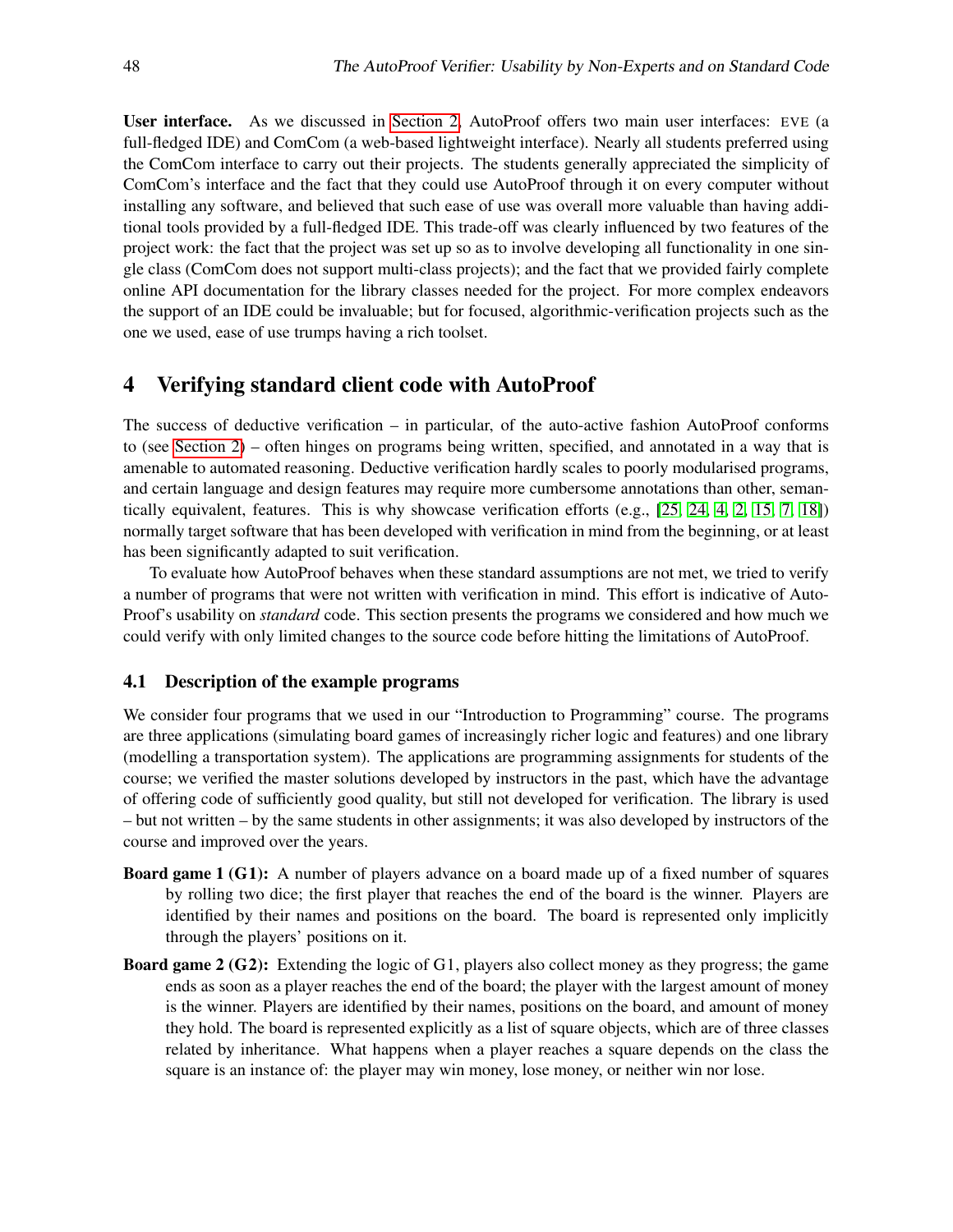- Board game 3 (G3): A simplified version of Monopoly. Players continue playing as long as they have money; the last player remaining with some money is the winner. Square objects now include classes implementing more complex behaviour, such as properties that can be bought and sold by players. Then, a player has to pay "rent" upon reaching a square representing property of another player.
- **Traffic library (TL):** The library supports the modelling of urban public transportation systems. It offers classes modelling entities such as lines, stops, and carriers. The classes use many crossreferencing data structures defining mutual consistency. For example: stop classes contain a list of lines (lines that stop there); line classes contain a list of stops (where the line stops); and class invariants specify that, for each stop *s*, each line  $\ell$  that is in *s*'s list of lines must include *s* among its list of stops.

The design and implementation of the four programs significantly relies on common data structures (such as lists) taken from the EiffelBase2 library, the implementation of which we recently fully verified [\[18\]](#page-12-2). With this setup, the effort described here focuses on the verification of standard client code that uses fully verified standard components.

#### 4.2 Verification process and results

The four programs to be verified consist of fully compilable and executable implementations annotated with basic interface specifications in the form of preconditions, postconditions, and class invariants. Our main goal was verifying the given specifications against the given implementations while changing them as little as possible. We obviously had to add a significant number of annotations to support verification with AutoProof; we occasionally also had to extend or adjust existing specifications to make them amenable to automated reasoning. We resorted to changing the implementation only when it was the only way to enable verification with AutoProof; in these cases, we limited ourselves to small local changes that ostensibly did not affect the programs' structure or behaviour.<sup>[6](#page-7-0)</sup>

Changes necessary for verification. The most common changes we introduced were:

- The given interface specifications were in general too weak for modular reasoning, where the effect of a call to routine *r* is limited to what is prescribed by *r*'s pre- and postconditions (as well as the invariant of *r*'s enclosing class). Thus, we added stronger specifications in the form of preconditions, postconditions, and class invariants.
- Frame specifications (denoted by the keyword **modify**) specify which locations in the heap each routine may modify. Such specifications are essential for modular reasoning, but were not present in the original programs since Eiffel does not offer native syntax to specify them. Thus, we added frame specifications to all routines to be verified.
- Relations between dependent objects (for example, an object of class  $5TOP$  that includes a list object) require annotations following the ownership and semantic collaboration methodologies [\[19\]](#page-12-5). Thus, we added annotations to this effect in the form of additional class invariants.
- Reasoning about loop correctness and termination requires loop invariants and variants, which were not given in the original programs. Thus, we added loop invariants to prove postconditions and loop variants to prove termination.

<span id="page-7-0"></span> $6R$ elated work has looked into the problem of verifying systematic refactoring of code across versions [\[16\]](#page-12-12).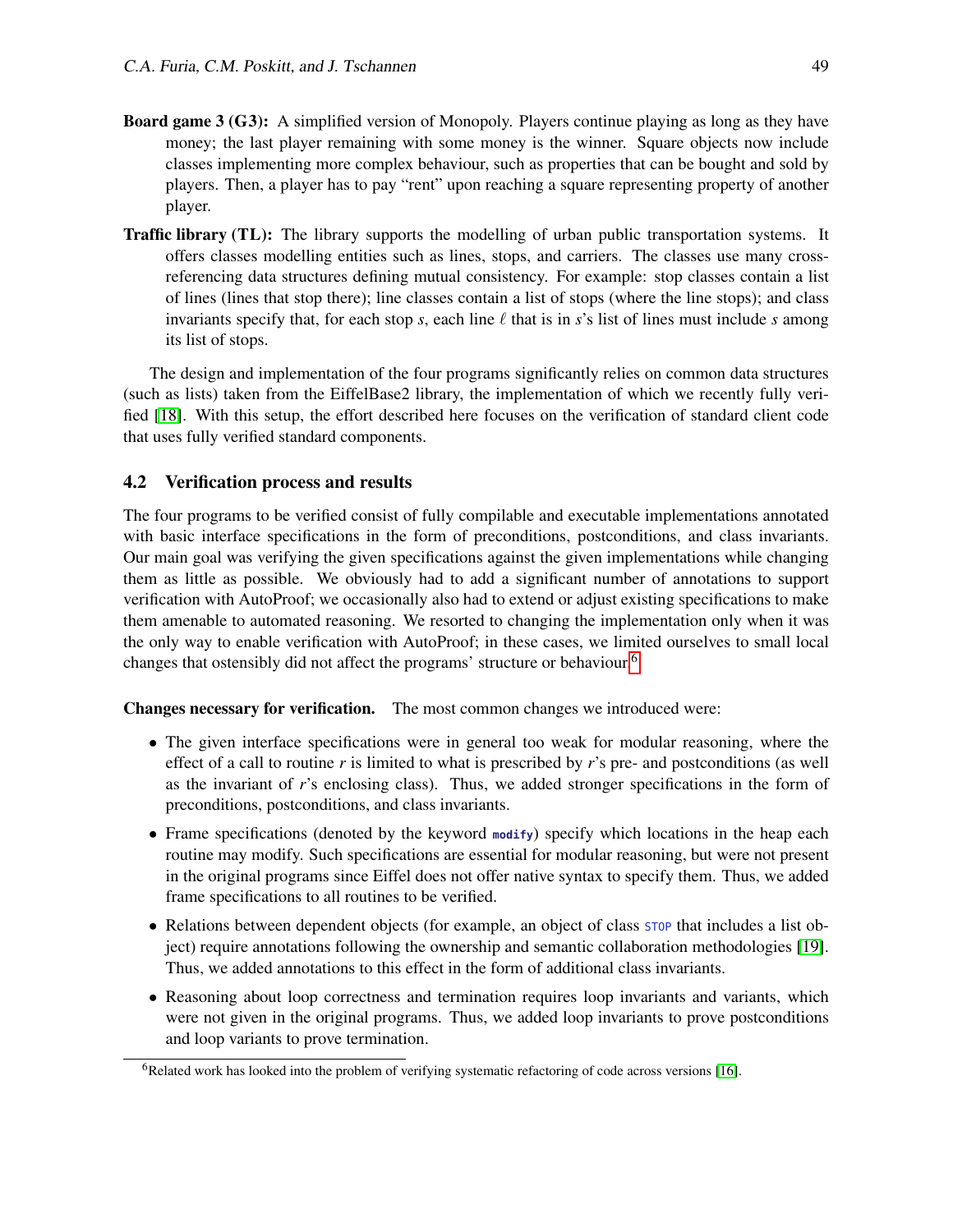| <b>NAME</b> |           |   |          | $\#C$ $\#R$ CODE                               |                        |                  |    | <b>ANNOTATIONS</b> |                |                |                 |           | A/C          | V             |
|-------------|-----------|---|----------|------------------------------------------------|------------------------|------------------|----|--------------------|----------------|----------------|-----------------|-----------|--------------|---------------|
|             |           |   |          |                                                |                        | $\boldsymbol{P}$ | 0  | $\mathcal{C}$      | L              | $\overline{F}$ | $A \qquad N$    |           |              |               |
| G1          | before    | 4 | 9        | 164                                            |                        | 20 6             | 6  | 8                  | $\overline{0}$ | $\Omega$       | $\theta$        |           | $0\;\;0.2$   |               |
| G1          | after     | 4 | $\sim$ 8 | 165                                            | 101                    | 17               | 13 | 16 37 3            |                |                |                 |           |              | 3 12 1.2 100% |
|             | G2 before | 8 | 19       | 301                                            | 41                     | -11              | 14 |                    | $16 \quad 0$   | $\theta$       | $\overline{0}$  |           | $0\;\;0.3$   |               |
| G2          | after     | 8 | 18       | 307                                            | 173                    | 25               | 27 |                    | 30 57 8        |                | $7\overline{ }$ |           | 29 1.4       | $100\%$       |
| G3          | before 15 |   | 38       |                                                | 491 87 19 31           |                  |    | 37                 | $\theta$       | $\overline{0}$ | $\Omega$        |           | $0 \;\; 0.2$ |               |
| G3          | after     |   | 15 45    |                                                | 608 425 50 56 52 86 49 |                  |    |                    |                |                |                 | 37 95 1.1 |              | 93%           |
| TL          |           |   |          | before 13 145 1219 442 176 166 100             |                        |                  |    |                    | $\mathbf{0}$   | $\overline{0}$ | $\overline{0}$  |           | $0\;\;0.5$   |               |
| TL.         | after     |   |          | 14 149 1220 1077 275 225 112 30 46 114 275 1.3 |                        |                  |    |                    |                |                |                 |           |              | 78%           |

<span id="page-8-0"></span>Table 2: Results of verifying the programming examples.

- We replaced regular Eiffel strings with a custom STRING class annotated with model-based contracts. This way, we were able to reason about basic string operations using AutoProof.
- The board games (precisely, the dice components) rely on random number generator functions implemented as **once** routines (Eiffel's variant of static methods in other languages). AutoProof does not fully support **once** routines, as they require non-modular reasoning in general. We removed **once** routines and mimicked their functionality using regular attributes.
- We added various intermediate assertions to guide AutoProof to successful verification without timeouts or spurious errors.

[Table 2](#page-8-0) displays data about the example programs. Each program takes two rows: one row describes it *before* we introduced the modifications necessary for verification, and another row describes it *after* modification and verification. For each example, the table reports: the number of Eiffel classes (#C) and routines (#R); the lines of executable Eiffel CODE and of ANNOTATIONS (a total of *T* annotation lines, split into preconditions *P*, postconditions *Q*, class invariants *C*, loop invariants and variants *L*, frame specifications *F*, intermediate assertions *A*, and auxiliary annotations *N* specific to the verification methodology); the A/C annotations to code ratio (measured in tokens, as it is customary); and the percentage of verified routines *V*.

**Verification results.** Unsurprisingly, the success of our verification effort varied with the complexity of the example programs.

Board games 1 and 2. We verified the correctness of each data structure usage according to their complete specifications in EiffelBase2; we also verified the functional correctness against the given spec-ifications (augmented as discussed above).<sup>[7](#page-8-1)</sup> Overall, the verification of these two example programs was successful with reasonable effort and only minimal changes to the implementations.

The hardest and most time-consuming task was providing suitable loop invariants. Note that the original versions of the programs did not include any loop invariants (see column *L* in [Table 2\)](#page-8-0). The more complex the postconditions to be proved, the trickier the loop invariants were to determine. In a few cases we had to introduce small changes to the initialisation, or to the order of instructions in the loops, so that we could write less complex loop invariants that AutoProof could reason about without becoming bogged down. For example, we explicitly initialised variables before entering a loop – even

<span id="page-8-1"></span><sup>&</sup>lt;sup>7</sup>The verified code of G1 and G2 is available online at <http://se.inf.ethz.ch/research/autoproof/repo>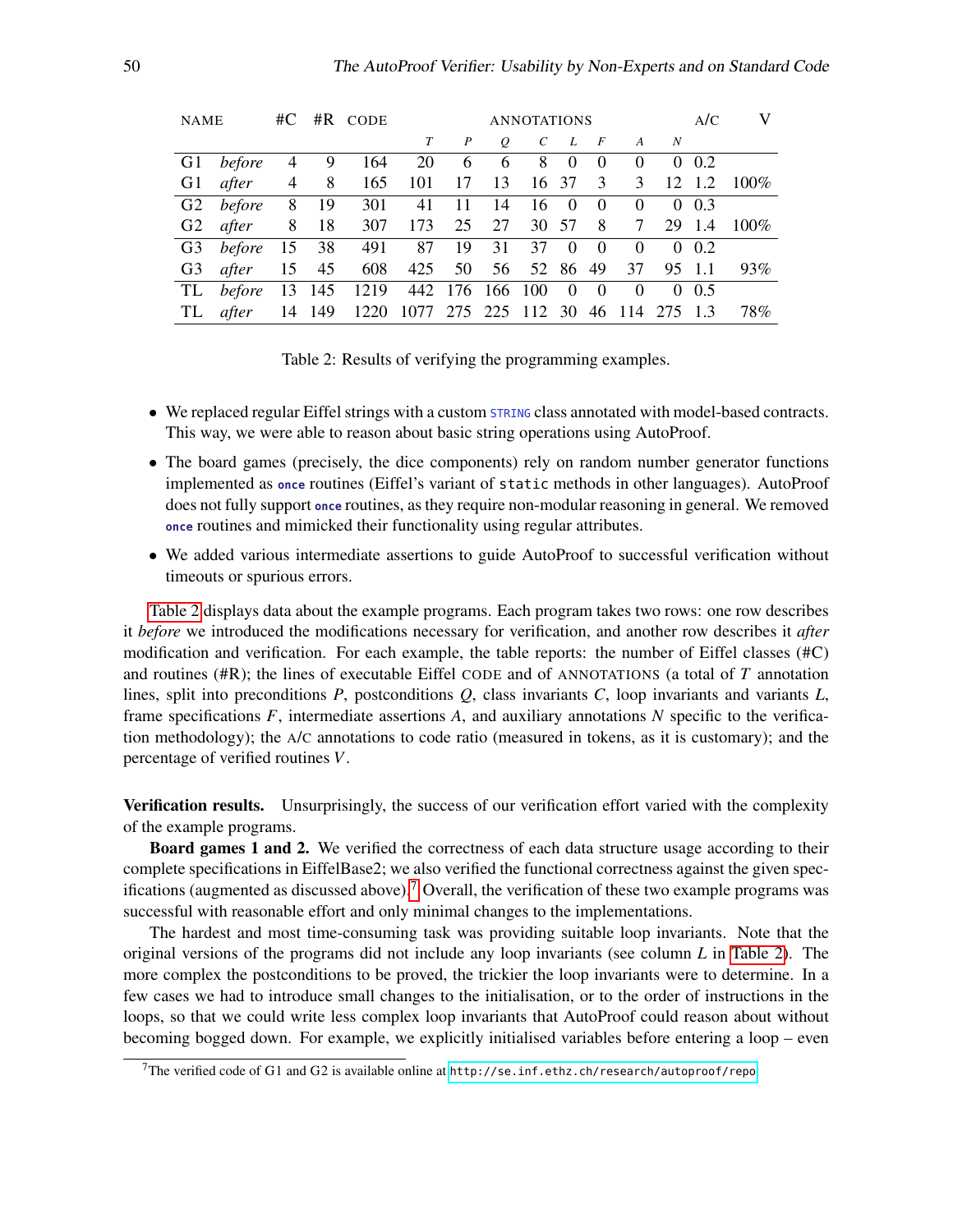if the loop body assigns to the variable before reading  $it - so$  that the loop invariant does not have to handle "initiation" (that is, the fact that the invariant holds initially before entering the loop for the first iteration) as a special case.

Reasoning using class invariants also required a good deal of additional annotations. By default, AutoProof makes the whole class invariant of valid objects available wherever they are visible. The example programs involve numerous data structures and other classes with complex invariants; hence, the default approach means that large, complicated assertions often cluttered the proof space. Instead, we used AutoProof with a different option: no class invariants were visible by default and, whenever a specific clause of a specific class invariant was needed in the proof, we explicitly made it available to the prover with an **assert** annotation. This option gave us much more flexibility, and supported the verification of routines involving objects with complex invariants, but also required significantly more annotations on a case-by-case basis.

Board game 3. We verified the correctness of each data structure usage according to their complete specifications in EiffelBase2; we also verified functional correctness against the given specifications (augmented as discussed above) for a large part (84%) of the routines. Compared to board games 1 and 2, board game 3 required more substantial changes to the implementation and, generally, more effort.

Expressing and reasoning about class invariants – in particular, framing specifications in combination with inheritance and the consistency of inter-dependent objects – was the main source of complexity, and what prevented us from verifying all the routines. Specifically, we failed to verify routines related to the class PROPERTY that models board squares in the style of Monopoly. When a player lands on one such square, the player owning the property receives an amount of money as rent. This behaviour cannot be expressed in the framing specification of **PROPERTY's** parent class, which is more abstract and has no notion of players' property; introducing the behaviour directly in PROPERTY is hard to achieve without contradicting the parent's more abstract specification. In addition, the specifications of classes PROPERTY and PLAYER are inter-dependent (each player has a list of properties, and each property has a player who owns it), which makes verification of these routines even more intricate.

One specific design issue which required some changes to the implementation was the usage of creation procedures (constructors). Many classes relied on the default creation procedure, which simply initialises attributes to their default values (for example, **Void** for references). AutoProof's methodology, however, introduces some special attributes to encode the relationship between dependent objects (ownership and collaboration relations); hence, we had to provide specialised creation procedures that initialise such special attributes in a way that enables verification.

Traffic library. While we were still able to verify a substantial part of Traffic's routines, the effort required – both in terms of developing the annotations and in the actual verification time – was significantly higher. Traffic's design consists of a core class containing several data structures holding all objects in the transportation system, whose class invariants express consistency between them. This centralised design makes verification less modular, which is reflected by the longer verification times of routines that deal with multiple data structures (such as initialisation routines), even though their size in number of instructions is not substantially different from that of some complex routines from the board game examples.

As with G3, specifying classes and routines that rely on the consistency of other objects was a delicate and time-consuming task. Complex operations – for example, removing a station while ensuring that all cross references from the corresponding lines are removed, or generating a list of all lines connecting two stations ordered by name – required major effort in providing specifications suitable for AutoProof (in particular, careful manipulation of ghost code to support efficient reasoning about model-based specifications), to the point that we could not complete a number of them within the guidelines.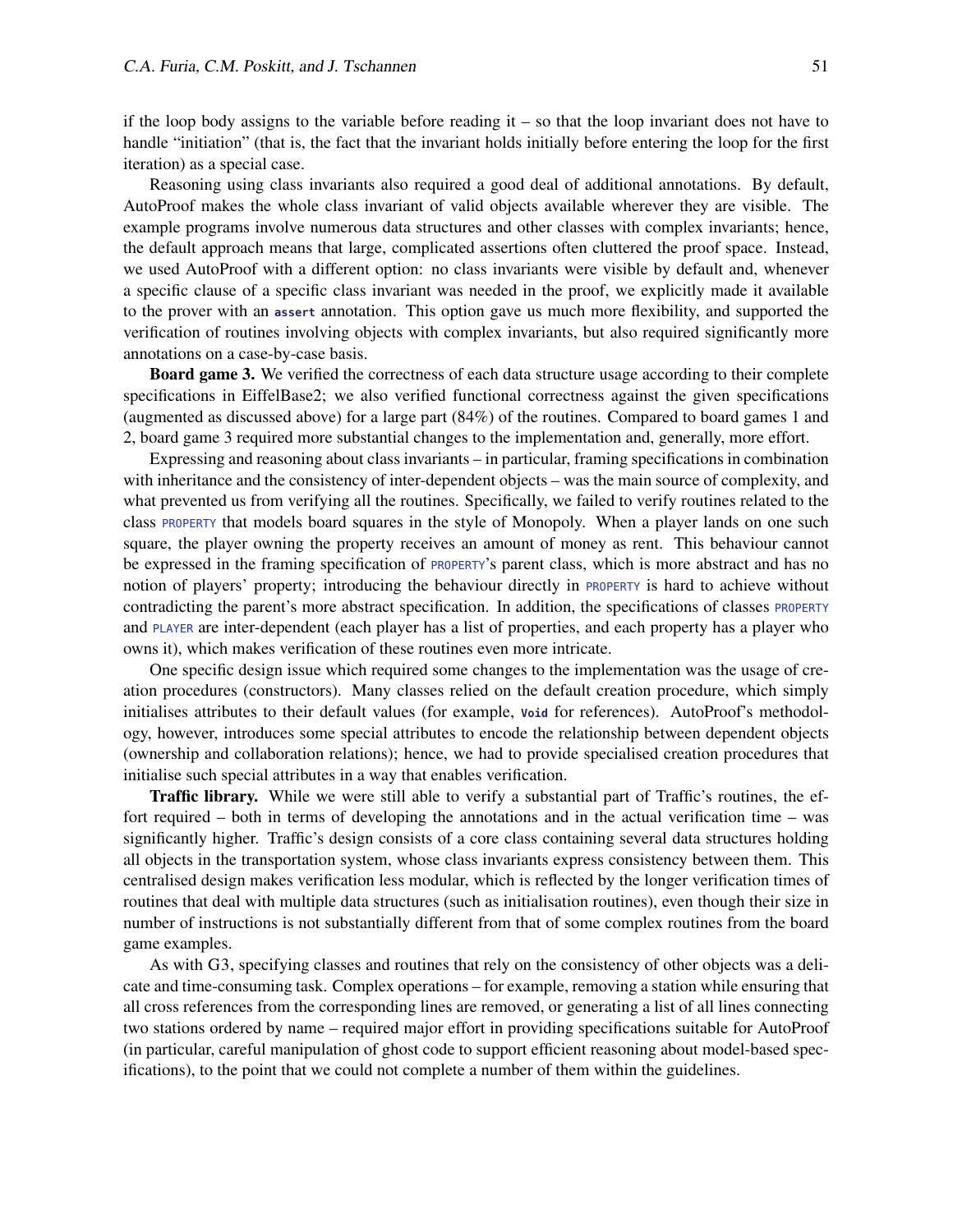One specific issue that required changes to the implementation of the Traffic library was its usage of floating point arithmetic for 2D vector operations and calculating distances between stations. AutoProof has limited support for floating point operations, and translates floating point numbers to Boogie's real type (corresponding to mathematical reals). Hence, we weakened postconditions of operations involving floating point arithmetic to accommodate the way that they are modelled by the prover.

## 5 Related work

Over the last decade or so, following the steady progress of verification tools, there has been an increasing interest in teaching formal methods using practical tools. The TFM [\[5,](#page-12-13) [6\]](#page-12-14) and FORMED [\[8\]](#page-12-15) workshops present a variety of experiences based on approaches as diverse as model checking, test-case generation, and interactive proofs. For brevity, this section focuses on few recent works that are closer to our own experience.

Poll [\[20\]](#page-12-16) discusses teaching formal methods using Java, JML annotations, and the static verifier ES-C/Java2. During exercise sessions lasting 2–3 hours, students solve verification problems that are given by the instructors and involve different aspects of specification and verification. Some of the findings are common to our experience: for example, how the students are initially baffled by how modular verification works (and are frustrated by having to provide detailed specifications of every used routine); or the problems resulting when verification trivially succeeds simply because the students inadvertently introduce inconsistent specifications. Other findings reported by Poll are less relevant to our experience mainly because of the different setup. AutoProof is a more modern tool than ESC/Java2 and it is sound; hence, it supports verification of fairly complex algorithmic challenges. The tricky semantics of class invariants was not a major problem for us, since we deemphasised invariant reasoning in the project descriptions; in addition, the fact that students developed both implementations and specifications assuaged the challenge of dealing with specification styles that they were not familiar with. However, it was a challenge when we tried to apply AutoProof to code developed without invariant reasoning (or, generally, formal verification) in mind. Finally, the limited and incomplete API specifications of Java libraries were a problem for Poll's students; in our case, we provided the necessary library classes with detailed specifications so that students could focus on the specifications and code in their project modules.

Kiniry and Zimmerman [\[10\]](#page-12-17) advocate an early and gradual introduction of formal methods into the undergraduate curriculum, in conjunction with design by contract and runtime as well as static checking. They emphasise the importance of tool support and IDE integration; our experience led to similar recommendations in this respect. Their approach to object-oriented design and implementation has a broader scope than our project's; but we target more advanced functional properties that better match the capabilities of our AutoProof tool.

Jaume and Laurent [\[9\]](#page-12-18) discuss the role of tool support – and IDE integration – to teach discrete mathematics concepts such as those that are ubiquitous in formal method specifications. Their approach to relating mathematical structures is similar to the way mathematical structures are related by inheritance in our model classes. They support proofs of theorems using the FoCaLiZe system, which relies on proof scripts provided by users. This is suitable for teaching discrete mathematics and techniques such as induction; in contrast, AutoProof follows the auto-active and programs-as-proofs paradigm, which is closer to the source-code level of programs.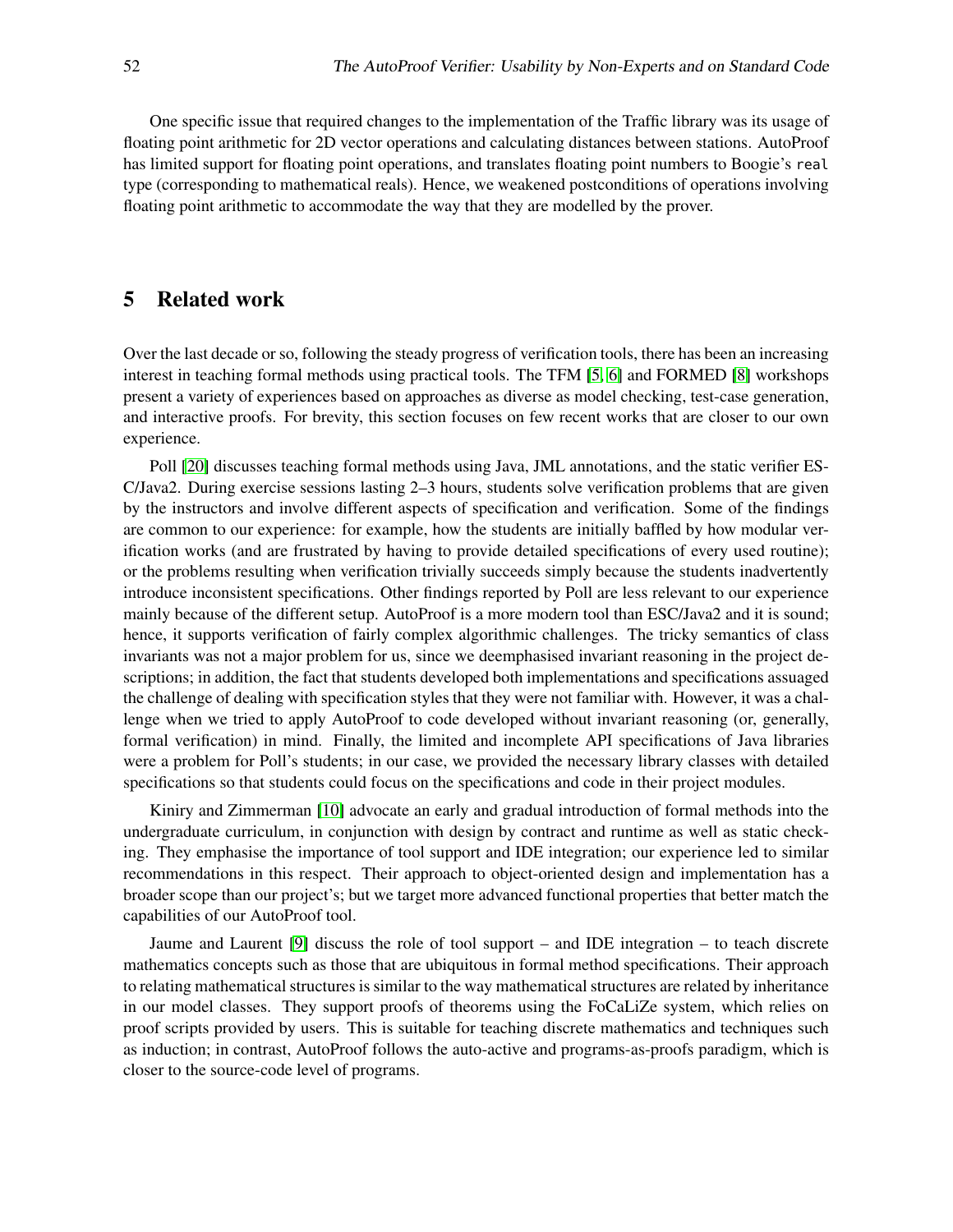## 6 Discussion

The fact that AutoProof lacks techniques to detect inconsistent specifications betrays its origins as a research tool "by experts for experts" – given to serious non-expert users only a posteriori. As expert users, we normally deploy several means of detecting inconsistency in specifications: manually inserting **assert False** instructions in suspicious locations, using Boogie's smoke tests on the Boogie translations AutoProof produces in the background, or even running Z3's axiom profiler to follow the instantiations of axioms during proofs. We extended AutoProof's tutorial to suggest the first technique, which can be carried out at the level of source code; but part of the problem remains due to the students' inexperience: while we have learnt to be suspicious of complex proofs that suddenly succeed in no time (they're probably due to inconsistencies), students can get a false sense of progress from such behaviour and do not necessarily suspect that their effortless success is too good to be true.

We have been moderately successful at verifying standard code not written with verification in mind. Our effort has two main sides, which highlighted clearly different challenges. On one hand, verifying *client usages* – every call to library routines conforms to the library's API specification – generally requires reasonable effort. In our examples, the library classes were mainly data structures from Eiffel-Base2, with preconditions typically requiring that references be non-**Void** and position indexes be within bounds. With few exceptions, such properties can be verified with moderate annotation overhead that scales graciously with the client program's size. It is interesting to note that such properties are also amenable to fully automated techniques, such as static analysis, that require little or no annotation.

On the other hand, verifying *functional correctness* of the actual programs was significantly more challenging. For the simpler examples, the biggest challenge was dealing with complex class invariants that clutter the proof space; we tackled the challenge by trading off some automation in exchange for the capability of selecting the few class invariants that were relevant to each part of the correctness proofs. For the more complicated examples, which exhibited complex dependencies between objects, simply selecting the relevant class invariants was not enough. In this case, *framing* became the number one challenge, which we could tackle only partially. Even if AutoProof supports semantic collaboration, which offers constructs to model complex object dependencies, specifying sophisticated framing relationships is simply not possible as an afterthought. In all, invariant reasoning is quite sensitive to the complexity and size of the interacting components. The state of the art is such that scalability is limited and possible only if software is designed with great attention to modularisation and with an idea of verification's specific requirements.

Acknowledgements. This work has been supported in part by ERC Grant CME #291389. Sebastian Nanz contributed to the design of the verification project as one of the instructors of "Software Verification".

## **References**

- <span id="page-11-0"></span>[1] Mike Barnett, Manuel Fähndrich, K. Rustan M. Leino, Peter Müller, Wolfram Schulte & Herman Venter (2011): *Specification and verification: the Spec# experience*. Commun. ACM 54(6), pp. 81–91, doi[:10.1145/1953122.1953145.](http://dx.doi.org/10.1145/1953122.1953145) <http://specsharp.codeplex.com/>.
- <span id="page-11-2"></span>[2] Daniel Bruns (2011): *Specification of Red-black Trees: Showcasing Dynamic Frames, Model Fields and Sequences*. In: 10th KeY Symposium. <http://digbib.ubka.uni-karlsruhe.de/volltexte/1000024828>.
- <span id="page-11-1"></span>[3] Ernie Cohen, Markus Dahlweid, Mark A. Hillebrand, Dirk Leinenbach, Michal Moskal, Thomas Santen, Wolfram Schulte & Stephan Tobies (2009): *VCC: A Practical System for Verifying Concurrent C*. In: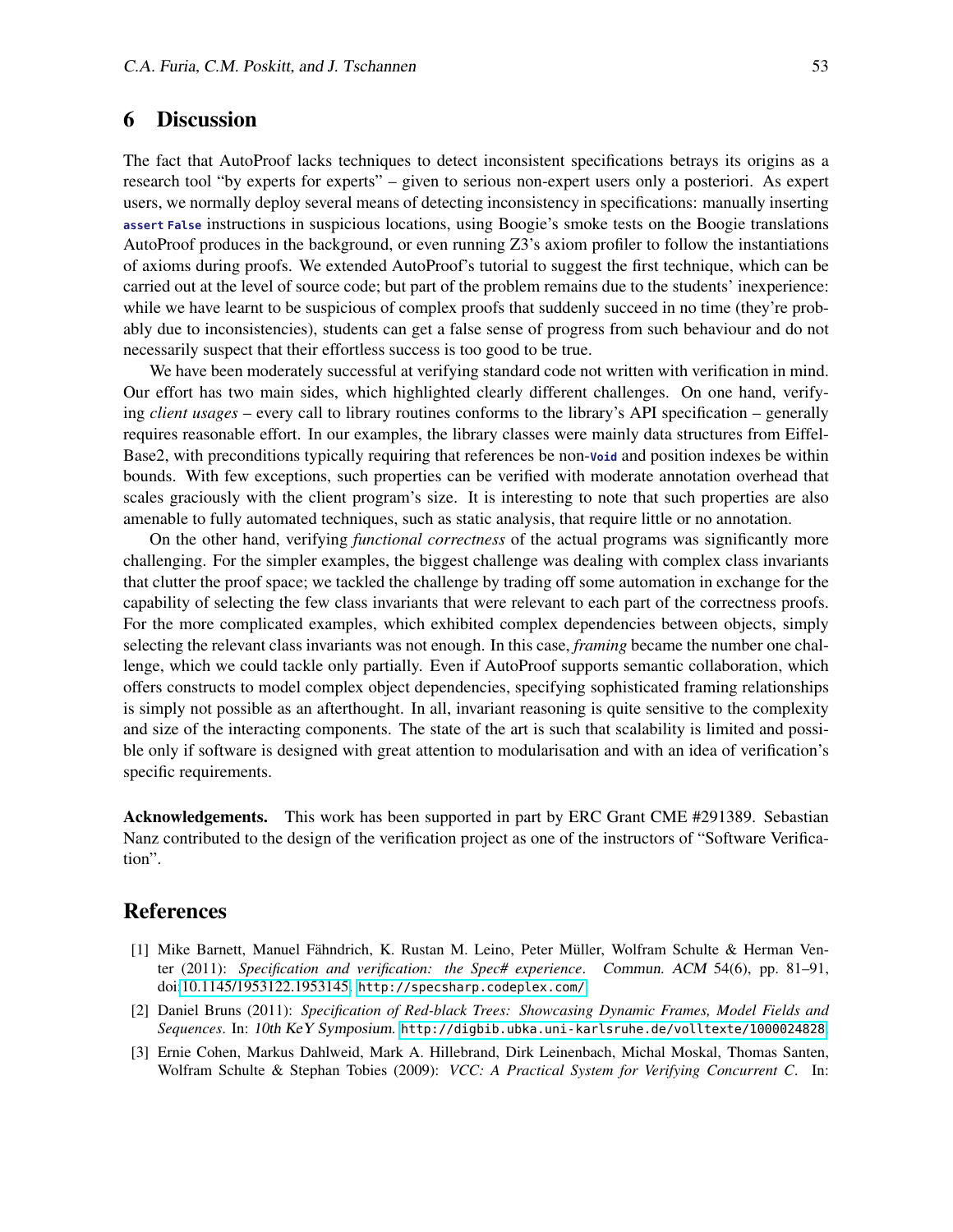TPHOLs, LNCS 5674, Springer, pp. 23–42, doi[:10.1007/978-3-642-03359-9\\_2.](http://dx.doi.org/10.1007/978-3-642-03359-9_2) [http://vcc.codeplex.](http://vcc.codeplex.com/) [com/](http://vcc.codeplex.com/).

- <span id="page-12-9"></span>[4] (Last access: Nov. 2014): *Dafny example gallery*. <http://dafny.codeplex.com/SourceControl/latest>.
- <span id="page-12-13"></span>[5] C. Neville Dean & Raymond T. Boute, editors (2004): *Teaching Formal Methods, CoLogNET/FME Symposium, TFM 2004, Ghent, Belgium, November 18–19, 2004, Proceedings*. LNCS 3294, Springer, doi[:10.1007/b102075.](http://dx.doi.org/10.1007/b102075)
- <span id="page-12-14"></span>[6] Jeremy Gibbons & José Nuno Oliveira, editors (2009): *Teaching Formal Methods, Second International Conference, TFM 2009, Eindhoven, The Netherlands, November 2–6, 2009. Proceedings*. LNCS 5846, Springer, doi[:10.1007/978-3-642-04912-5.](http://dx.doi.org/10.1007/978-3-642-04912-5)
- <span id="page-12-11"></span>[7] Christoph Gladisch & Shmuel Tyszberowicz (2013): *Specifying a Linked Data Structure in JML for Formal Verification and Runtime Checking*. In: SBMF, LNCS 8195, Springer, pp. 99–114, doi[:10.1007/978-3-642-](http://dx.doi.org/10.1007/978-3-642-41071-0_8) [41071-0\\_8.](http://dx.doi.org/10.1007/978-3-642-41071-0_8)
- <span id="page-12-15"></span>[8] Z. Istenes, editor (2008): *Formal Methods in Computer Science Education, FORMED 2008, Budapest, Hungary, March 29, 2008, Proceedings*. [http://157.181.166.108/pdf/FORMED\\_2008.pdf](http://157.181.166.108/pdf/FORMED_2008.pdf).
- <span id="page-12-18"></span>[9] Mathieu Jaume & Théo Laurent (2014): *Teaching Formal Methods and Discrete Mathematics*. In: F-IDE, EPTCS 149, pp. 30–43, doi[:10.4204/EPTCS.149.4.](http://dx.doi.org/10.4204/EPTCS.149.4)
- <span id="page-12-17"></span>[10] Joseph R. Kiniry & Daniel M. Zimmerman (2008): *Secret Ninja Formal Methods*. In: FM 2008, LNCS 5014, Springer, pp. 214–228, doi[:10.1007/978-3-540-68237-0\\_16.](http://dx.doi.org/10.1007/978-3-540-68237-0_16)
- <span id="page-12-4"></span>[11] K. Rustan M. Leino (2008): *This is Boogie 2*. Technical Report, Microsoft Research. Available at [http:](http://research.microsoft.com/apps/pubs/default.aspx?id=147643) [//research.microsoft.com/apps/pubs/default.aspx?id=147643](http://research.microsoft.com/apps/pubs/default.aspx?id=147643). [http://research.microsoft.com/](http://research.microsoft.com/apps/pubs/default.aspx?id=147643) [apps/pubs/default.aspx?id=147643](http://research.microsoft.com/apps/pubs/default.aspx?id=147643).
- <span id="page-12-3"></span>[12] K. Rustan M. Leino (2010): *Dafny: An Automatic Program Verifier for Functional Correctness*. In: LPAR-16, LNCS 6355, Springer, pp. 348–370, doi[:10.1007/978-3-642-17511-4\\_20.](http://dx.doi.org/10.1007/978-3-642-17511-4_20) [http://research.](http://research.microsoft.com/en-us/projects/dafny/) [microsoft.com/en-us/projects/dafny/](http://research.microsoft.com/en-us/projects/dafny/).
- <span id="page-12-1"></span>[13] K. Rustan M. Leino & Michał Moskal (2010): *Usable Auto-Active Verification*. In: Usable Verification Workshop, <http://fm.csl.sri.com/UV10/>.
- <span id="page-12-6"></span>[14] K. Rustan M. Leino & Peter Müller (2004): *Object Invariants in Dynamic Contexts*. In: ECOOP, LNCS 3086, Springer, pp. 491–516, doi[:10.1007/978-3-540-24851-4\\_22.](http://dx.doi.org/10.1007/978-3-540-24851-4_22)
- <span id="page-12-10"></span>[15] Hannes Mehnert, Filip Sieczkowski, Lars Birkedal & Peter Sestoft (2012): *Formalized Verification of Snapshotable Trees: Separation and Sharing*. In: VSTTE, LNCS 7152, pp. 179–195, doi[:10.1007/978-3-642-](http://dx.doi.org/10.1007/978-3-642-27705-4_15) [27705-4\\_15.](http://dx.doi.org/10.1007/978-3-642-27705-4_15)
- <span id="page-12-12"></span>[16] Stefan Mitsch, Jan-David Quesel & André Platzer (2014): *Refactoring, Refinement, and Reasoning – A Logical Characterization for Hybrid Systems*. In: FM, LNCS 8442, Springer, pp. 481–496, doi[:10.1007/978-](http://dx.doi.org/10.1007/978-3-319-06410-9_33) [3-319-06410-9\\_33.](http://dx.doi.org/10.1007/978-3-319-06410-9_33)
- <span id="page-12-7"></span>[17] Nadia Polikarpova, Carlo A. Furia & Bertrand Meyer (2010): *Specifying Reusable Components*. In: VSTTE, LNCS 6217, Springer, pp. 127–141, doi[:10.1007/978-3-642-15057-9\\_9.](http://dx.doi.org/10.1007/978-3-642-15057-9_9)
- <span id="page-12-2"></span>[18] Nadia Polikarpova, Julian Tschannen & Carlo A. Furia (2015): *A Fully Verified Container Library*. In: FM, LNCS 9109, Springer, pp. 414–434, doi[:10.1007/978-3-319-19249-9\\_26.](http://dx.doi.org/10.1007/978-3-319-19249-9_26)
- <span id="page-12-5"></span>[19] Nadia Polikarpova, Julian Tschannen, Carlo A. Furia & Bertrand Meyer (2014): *Flexible Invariants Through Semantic Collaboration*. In: FM, LNCS 8442, Springer, pp. 514–530, doi[:10.1007/978-3-319-06410-9\\_35.](http://dx.doi.org/10.1007/978-3-319-06410-9_35)
- <span id="page-12-16"></span>[20] Erik Poll (2009): *Teaching Program Specification and Verification Using JML and ESC/Java2*. In: TFM 2009, LNCS 5846, Springer, pp. 92–104, doi[:10.1007/978-3-642-04912-5\\_7.](http://dx.doi.org/10.1007/978-3-642-04912-5_7)
- <span id="page-12-8"></span>[21] Julian Tschannen, Carlo A. Furia & Martin Nordio (2014): *AutoProof Meets Some Verification Challenges*. International Journal on Software Tools for Technology Transfer, doi[:10.1007/s10009-014-0300-y.](http://dx.doi.org/10.1007/s10009-014-0300-y)
- <span id="page-12-0"></span>[22] Julian Tschannen, Carlo A. Furia, Martin Nordio & Bertrand Meyer (2011): *Usable Verification of Object-Oriented Programs by Combining Static and Dynamic Techniques*. In: SEFM, LNCS 7041, Springer, pp. 382–398, doi[:10.1007/978-3-642-24690-6\\_26.](http://dx.doi.org/10.1007/978-3-642-24690-6_26)